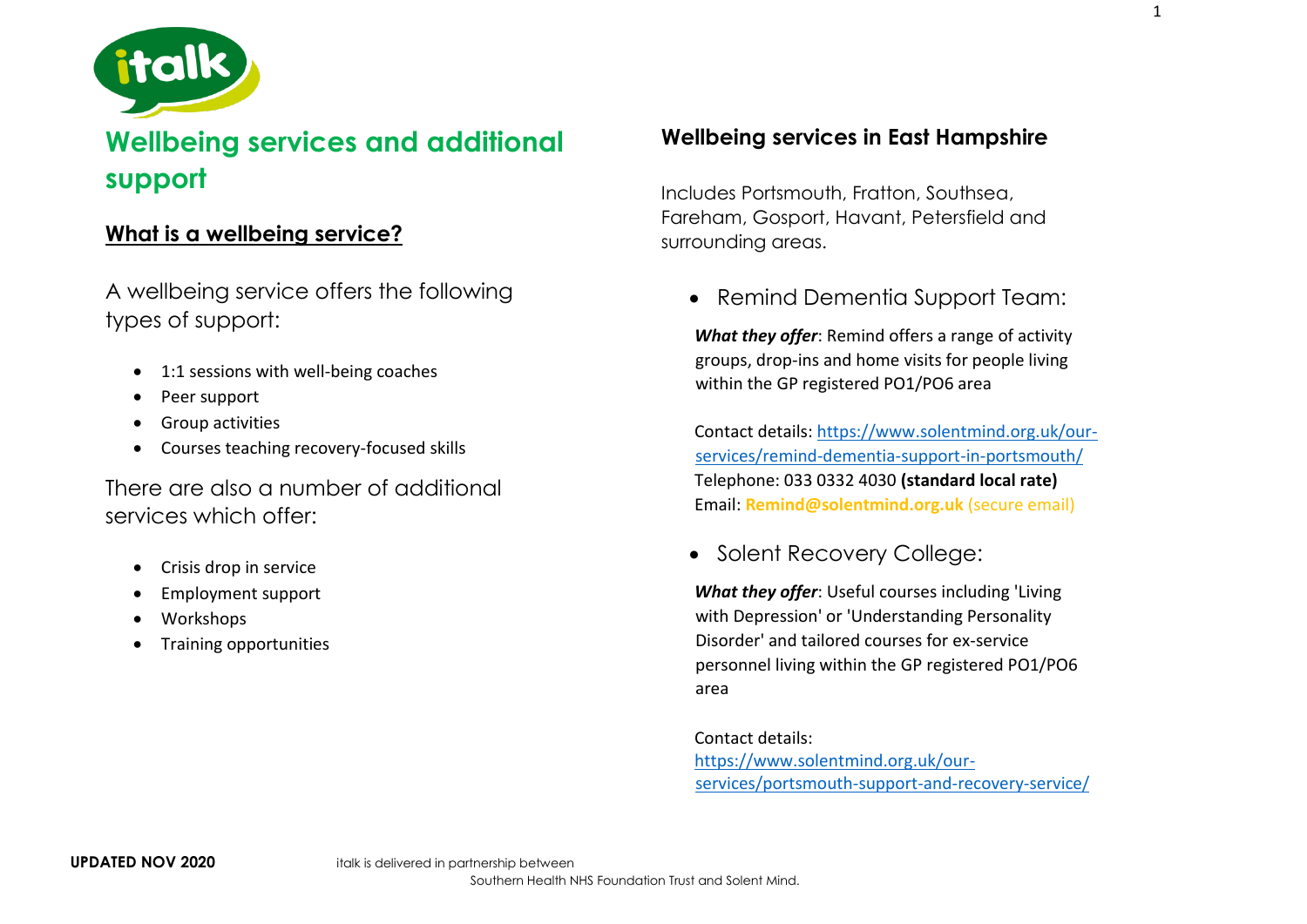

• Primary & Secondary Employment Teams

*What they offer*: Regular 1:1 support, advice and guidance and help to cope with the world of work for people within the GP registered PO1/PO6 area

Contact details: [https://www.solentmind.org.uk/wp](file://///sm-bc-adc-02/Data/IAPT/5%20Trainee%20PWPs/Sharon%20Armstrong/Solent%20Mind%20Matters/here%20ttps:/www.solentmind.org.uk/wp-content/uploads/Portsmouth-Employment-Support-Service.pdf)[content/uploads/Portsmouth-Employment-Support-](file://///sm-bc-adc-02/Data/IAPT/5%20Trainee%20PWPs/Sharon%20Armstrong/Solent%20Mind%20Matters/here%20ttps:/www.solentmind.org.uk/wp-content/uploads/Portsmouth-Employment-Support-Service.pdf)[Service.pdf](file://///sm-bc-adc-02/Data/IAPT/5%20Trainee%20PWPs/Sharon%20Armstrong/Solent%20Mind%20Matters/here%20ttps:/www.solentmind.org.uk/wp-content/uploads/Portsmouth-Employment-Support-Service.pdf)  Telephone: 07738 885 839 Email: [Portsmouthemployment@solentmind.org.uk](mailto:Portsmouthemployment@solentmind.org.uk)

### Positive Minds

*What they offer*: Support work in the community with the expertise of those with lived experience, to help you achieve goals and solutions for living well. For people within the GP registered PO1/PO6 area

Build your confidence and reduce stress or anxiety through our range of practical life skills groups, create a goal plan with a Wellbeing Advisor

#### Contact details: https://www.positivemindsportsmouth.org.uk Telephone: 023 924 795

• Fareham and Gosport Wellbeing Service

*What they offer*: Support and access to a huge range of courses, workshops and support sessions to support your mental health

Contact details: [https://www.solentmind.org.uk/wp](https://www.solentmind.org.uk/wp-content/uploads/Fareham-and-Gosport-Wellbeing-Service-Infomation-Pack.pdf)[content/uploads/Fareham-and-Gosport-Wellbeing-](https://www.solentmind.org.uk/wp-content/uploads/Fareham-and-Gosport-Wellbeing-Service-Infomation-Pack.pdf)[Service-Infomation-Pack.pdf](https://www.solentmind.org.uk/wp-content/uploads/Fareham-and-Gosport-Wellbeing-Service-Infomation-Pack.pdf) Telephone: 01329 281 445 Email: [adminfg@solentmind.org.uk](mailto:adminfg@solentmind.org.uk)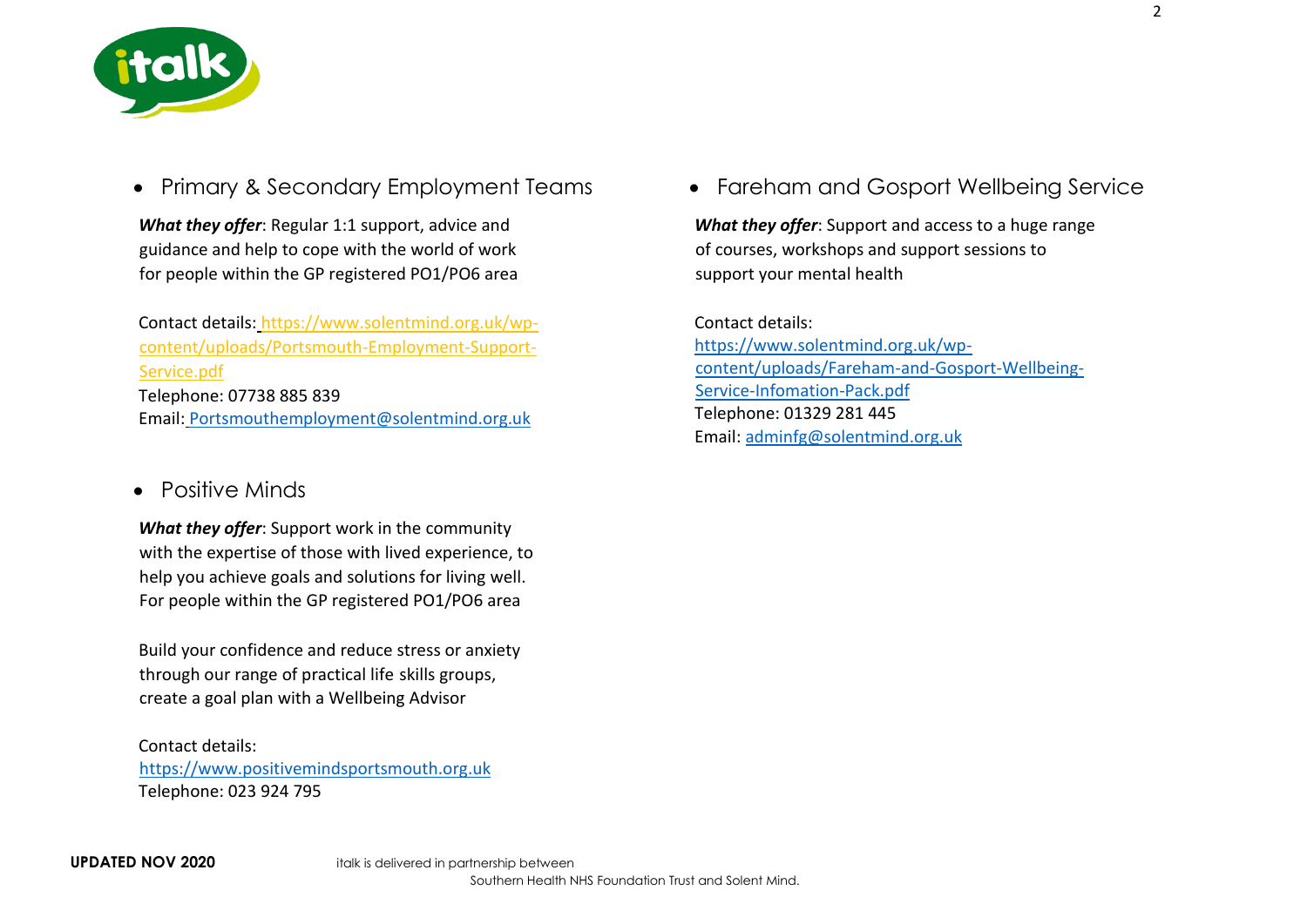

Havant and East Hants Mind

*What they offer*: Wellbeing services for young people and adults in Havant, Petersfield and surrounding areas

Contact details: <https://www.easthantsmind.org/> Telephone: 02392 498 916 Email: [wellbeing@easthantsmind.org](mailto:wellbeing@easthantsmind.org)

Portsmouth Wellbeing Service

*What they offer*: Supports Portsmouth residents to quit smoking, drink less alcohol and achieve a healthy weight through eating well and moving more

Telephone: 023 9229 4001 Email: [wellbeing@portsmouthcc.gov.uk](mailto:wellbeing@portsmouthcc.gov.uk)

• Safe Haven

*What they offer:* Drop in centre based in Leigh Park, the service offers support for those in a time of crisis. You can develop coping strategies and knowledge and understanding of other long term support.

Website: [https://www.easthantsmind.org/adults](https://www.easthantsmind.org/adults-safe-haven/)[safe-haven/](https://www.easthantsmind.org/adults-safe-haven/)

**Wellbeing services in West Hampshire** Includes Eastleigh, Winchester and surrounding areas.

 Eastleigh Wellbeing Service /Winchester wellbeing centre (Hampshire wellbeing)

*What they offer*: For people with a GP registered in Eastleigh and Winchester area. They also offer support for young people aged 16 and 17 years old if they are receiving support from Children and Adolescents Mental Health Service (CAMHS). Courses teach recovery-focused skills for people with mild-to-moderate mental health concerns – mainly anxiety, depression, poor selfesteem, emotional dysregulation

Email: [eastleighwellbeing@solentmind.org](mailto:eastleighwellbeing@solentmind.org) Telephone: 023 8061 1458 Email: [winchesterwellbeing@solentmind.org.uk](mailto:winchesterwellbeing@solentmind.org.uk) Tel: 01962 859012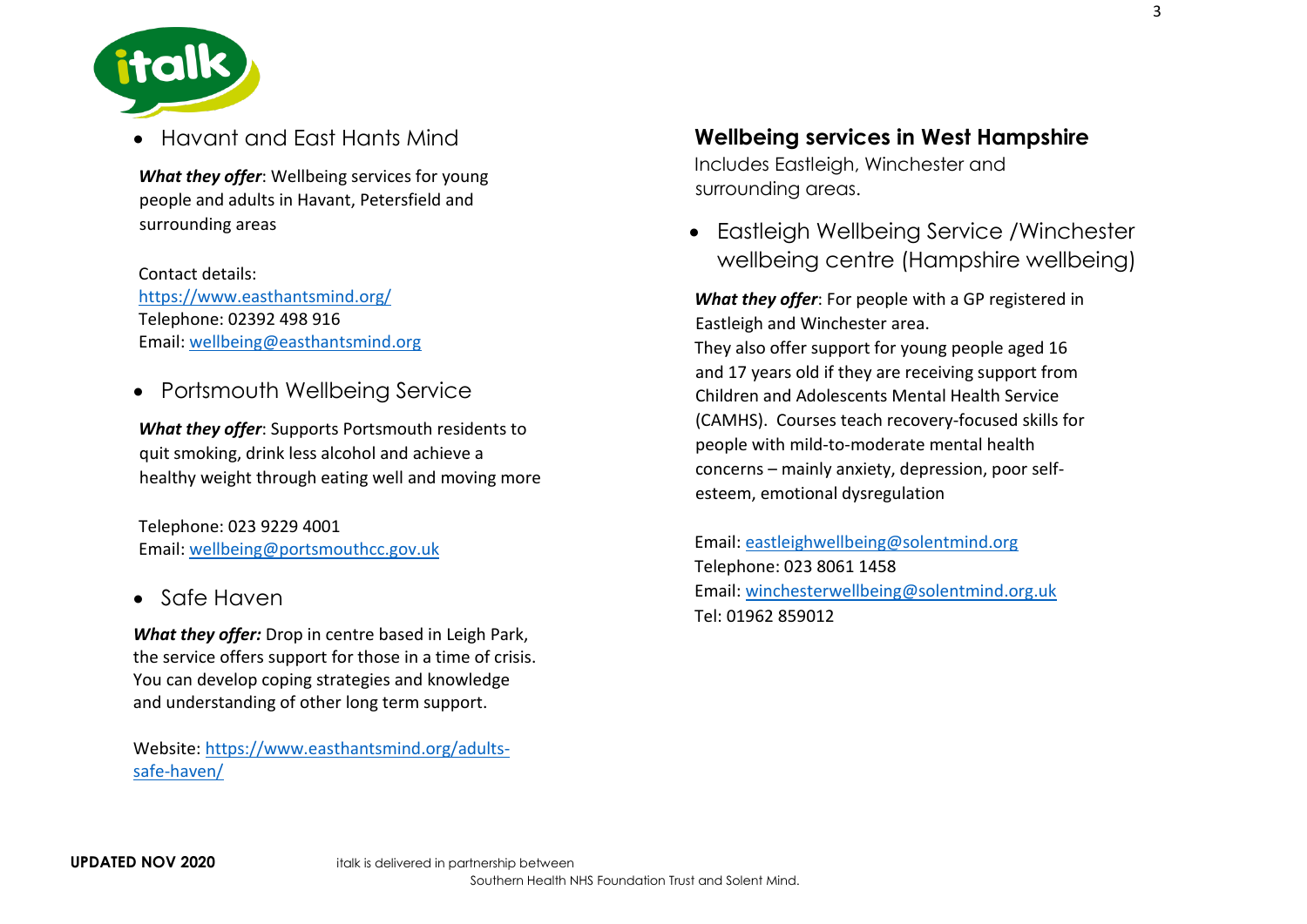

 West Hampshire Housing & Support Service

*What they offer*: Supported housing and communitybased support to adults living with mental health issues in the West Hampshire area

Contact details: [https://www.together](https://www.together-uk.org/projects/west-hampshire-housing-support-service/)[uk.org/projects/west-hampshire-housing-support](https://www.together-uk.org/projects/west-hampshire-housing-support-service/)[service/](https://www.together-uk.org/projects/west-hampshire-housing-support-service/)

### **Wellbeing Services in North Hampshire**

Includes Andover, Basingstoke, Romsey and Aldershot and surrounding areas.

*What they offer:* The services detailed below provide access to group activities (both social and therapeutic), 1-1 sessions with well-being coaches as well as peer support. All the Test Valley wellbeing information can be found on the Andover mind page below:

• Andover Wellbeing Centre

Contact details: <https://www.andovermind.org.uk/> Telephone: 01264 332 297 Email: [mind@andovermind.org.uk](mailto:mind@andovermind.org.uk)

• Romsey Wellbeing Centre

Contact details: <https://www.andovermind.org.uk/well-being/> Telephone: 07827 317 468 Email: [well-beingromsey@andovermind.org.uk](mailto:well-beingromsey@andovermind.org.uk)

• Basingstoke Wellbeing Centre

Contact details: Email: [well-beingbasingstoke@andovermind.org.uk](mailto:well-beingbasingstoke@andovermind.org.uk)

• Farnborough Wellbeing Centre

Contact details:

Email:

[wellbeinghartandrushmoor@andovermind.org.uk](mailto:wellbeinghartandrushmoor@andovermind.org.uk)

Ugly Duckling Repair Café

*What they offer:* Providing work experience, social networks, and occupation and training opportunities to disadvantaged people who are involved with the upcycling work Contact details: <https://www.andovermind.org.uk/ugly-duckling/>

4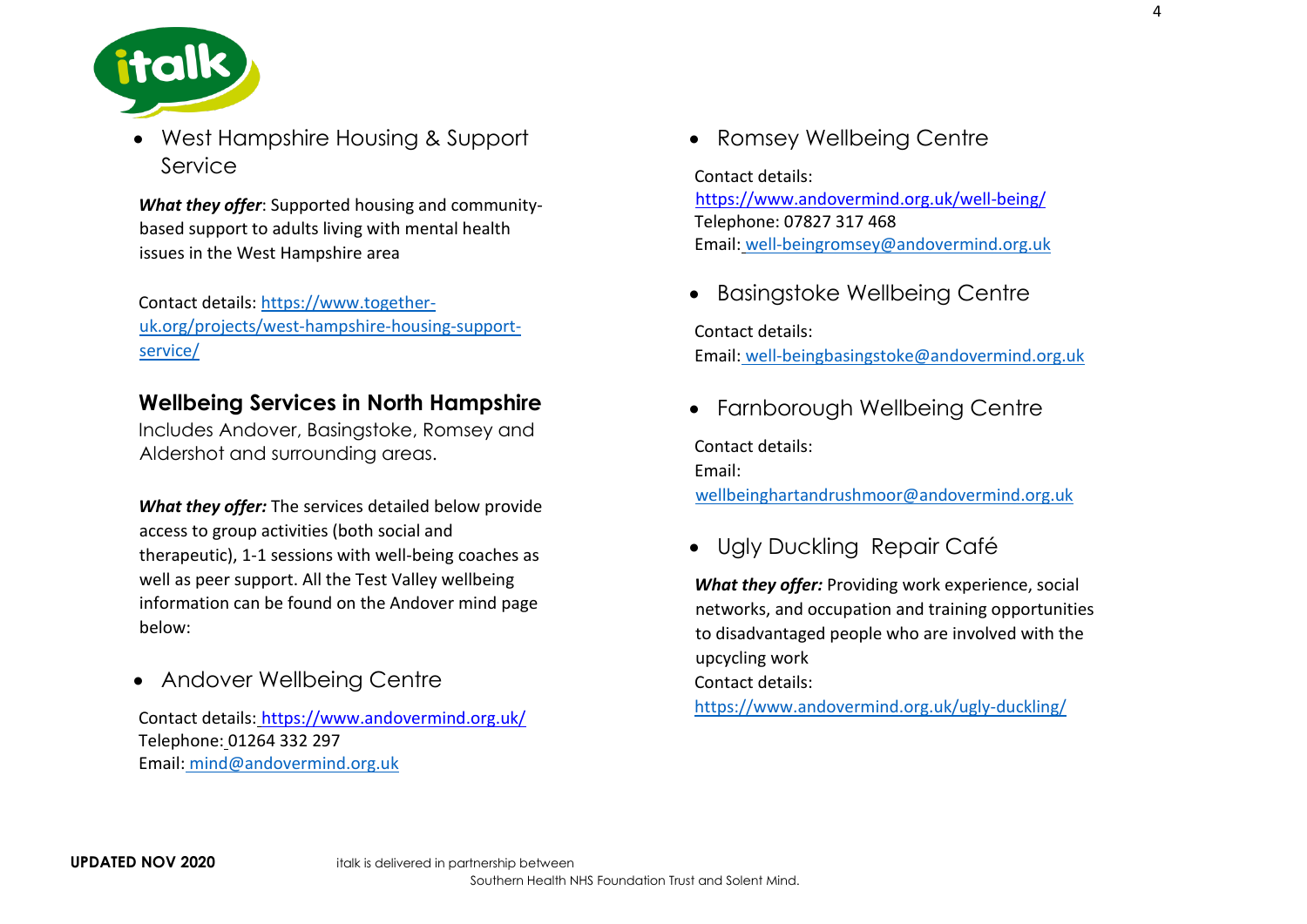

### Safe Haven

*What they offer:* Mental health crisis service, our Safe Haven drop-in centre in Aldershot provides out of hours help and support to people and their carers

Contact details: <https://www.andovermind.org.uk/safehaven/>

Repair Café

*What they offer:* Free, community-centred workshops where people can bring along their items that need fixing, and then work alongside skilled volunteers to repair them

Contact details: [https://www.andovermind.org.uk](https://www.andovermind.org.uk/)

# **Wellbeing Services in Southampton**

Mayfield Nurseries

*What they offer:* Provides a place for people with mental health issues and learning disabilities to develop new skills and be part of a supportive, friendly community

Contact details: <https://www.mayfieldnurseries.org.uk/> Telephone: 02380 447 743 Email: [enquiries@mayfieldnurseries.org.uk](mailto:enquiries@mayfieldnurseries.org.uk)

• The Lighthouse

*What they offer:* Out-of-hours mental health drop-in for anyone over the age of 18 who requires shortterm support in times of great difficulty or is struggling with poor mental health

Contact details: [https://www.solentmind.org.uk/our-services/the](https://www.solentmind.org.uk/our-services/the-lighthouse/)[lighthouse/](https://www.solentmind.org.uk/our-services/the-lighthouse/)

Address: 147 Shirley Road, Options wellbeing, The Annexe, Southampton, SO15 3FH